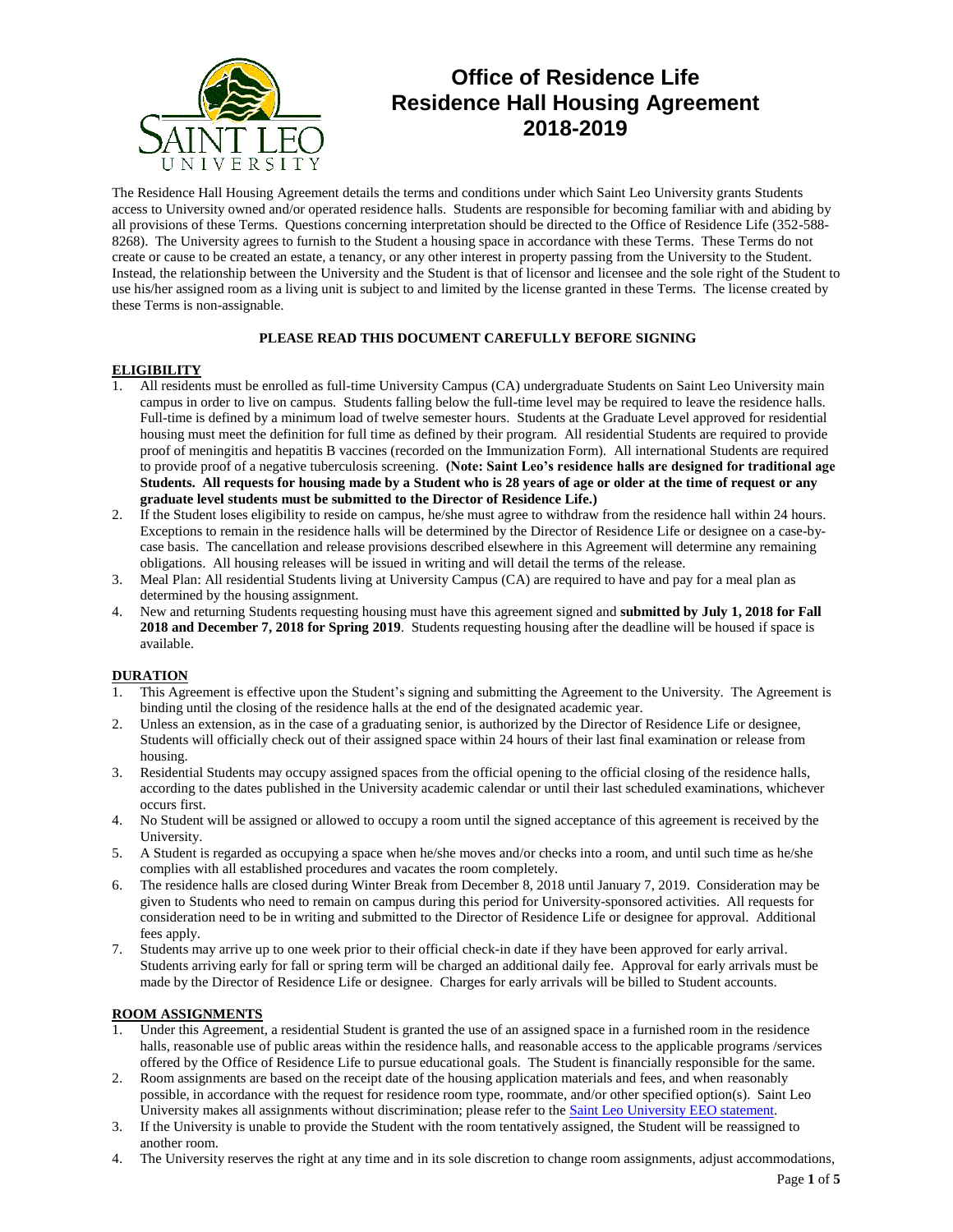or consolidate vacancies for any reason.

- 5. If vacancies occur in a double room that a Student occupies, the University may assign another Student to the vacant space without prior notice to the Student, or may reassign the Student to other accommodations. A Student may request to keep the room as a single, and if the request is granted, he/she agrees to pay the additional charge for use of the room as a double single.
- 6. Room change requests may be granted by the Director of Residence Life or designee on a case-by-case basis and only after other avenues of conflict mediation have been exhausted. Unauthorized changes may result in a \$75.00 fine and cancellation of the change. Absent extraordinary circumstances, room changes will not occur during the first two weeks or the last two weeks of the semester.
- 7. If applications for University housing exceed the space available, the University reserves the right to use floor lounges, common areas or off-site housing for residential purposes, pending assignment or relocation of permanent living space.
- 8. The University does not provide housing for residential Students during Winter Break or Summer Break. Upon approval by the University, this Agreement may be extended for an additional fee. If such a request is granted, relocation may be required.
- 9. The University may change or cancel room assignments in the interest of order, health, discipline, maximizing the use of facilities, necessary repairs, disaster, or other legitimate reasons deemed appropriate in the sole discretion of the University. This includes making temporary assignments, cancellations and re-assignments when warranted.

# **CONDUCT**

- 1. The Student agrees to become aware of and observe all published rules of conduct. This specifically includes policies outlined in the Code of Conduct, which may be revised from time to time. Policy violations may result in disciplinary action as outlined in the Code of Conduct. Students are responsible for keeping updated on the most current policies. The Code of Conduct can be found at: [www.saintleo.edu/codeofconduct](http://www.saintleo.edu/codeofconduct).
- 2. The Student agrees to comply with all federal, state, and local laws while in residence.
- 3. If the Student is required to vacate the residence halls for a violation of this Agreement, including conduct violations, the Student understands that his/her housing/meal plan will be refunded based on the University's refund policy.

# **CARE OF FACILITIES AND DAMAGES**

- 1. Occupancy of a room is limited to the student(s) assigned to that room. The room will only be used as a living space, and the space will not be temporarily or permanently loaned to or occupied by any person not assigned to that room. Guest policies are outlined in the Code of Conduct.
- 2. Students are responsible for keeping their rooms sanitary and safe and they must promptly report any deteriorated condition(s) in or to their room and/or its furnishings to the Office of Residence Life.
- 3. Students agree to take the following reasonable steps to minimize the growth of mold and/or mildew within their room:
	- a. Remove any visible moisture accumulation in or on the room, including on walls, windows, floors, ceilings, and bathroom fixtures.
	- b. Mop up spills and thoroughly dry affected areas as soon as possible after an occurrence.
	- c. Keep the climate and moisture in the room at reasonable levels.
	- d. Clean and dust the room regularly and keep the room, particularly the kitchen and bathroom, sanitary and dry.
	- e. Keep windows and doors closed while air conditioning is running.<br>f. Students also agree to report any failure or malfunction in the basti
	- f. Students also agree to report any failure or malfunction in the heating, ventilation, air conditioning systems or laundry systems in the room as well as any inoperable doors or windows and any moldy, dank or "off-odors" in the room, even if mold or mildew is not evident.
	- g. Students further agree to be responsible for damage to the room and student's property due to student's failure to comply with the terms of this paragraph.
- . Students agree to maintain the room and common areas in a manner that prevents the occurrence of an infestation caused by bed bugs or other pests. Students shall immediately notify the Office of Residence Life in writing of the presence of bed bugs and/or any other pests.
- 5. The use of the Student's room or any part of the Residence Hall facilities for any commercial purpose is prohibited.
- 6. Students and legal guardian(s) (if applicable) agree to be directly and financially responsible for keeping the assigned room and its furnishings free from damage, including but not limited to the cleaning and cost of repairs to any plumbing fixture where a stoppage has occurred, or the cost of repair or replacement of the garbage disposal, if any, where the cause of damage is blockage of the mechanism.
- 7. Students will be billed for damages and/or alterations to or the unauthorized use of their assigned room, the loss of furnishings and equipment assigned to their use, or any cleaning necessary due to the improper care of their room or the furnishings.
- 8. Students must report the loss of the assigned room key to the Office of Residence Life immediately. Students are responsible for paying the charge for a replacement key and/or the change for the lock on their room door(s) if the key is lost or not returned upon checkout.
- 9. Students understand they are responsible for possessing their room key at all times. Staff are not responsible for keying into the Students' room if they are locked out; therefore, a small fee may be charged for this service.
- 10. **Students agree to cooperate with roommate(s) and other residents in the protection of common area property**. **When common areas or equipment of the residence hall is damaged, and the person(s) responsible cannot be identified, the University reserves the right to distribute the damage charges equally among all residents. Common areas include: hallways, walkways, stairwells, elevators, laundry, bathrooms, lounges, and recreation rooms.**
- 11. **If individual responsibility for damage in a room cannot be determined, all Students assigned to that room will be held accountable and financially responsible.**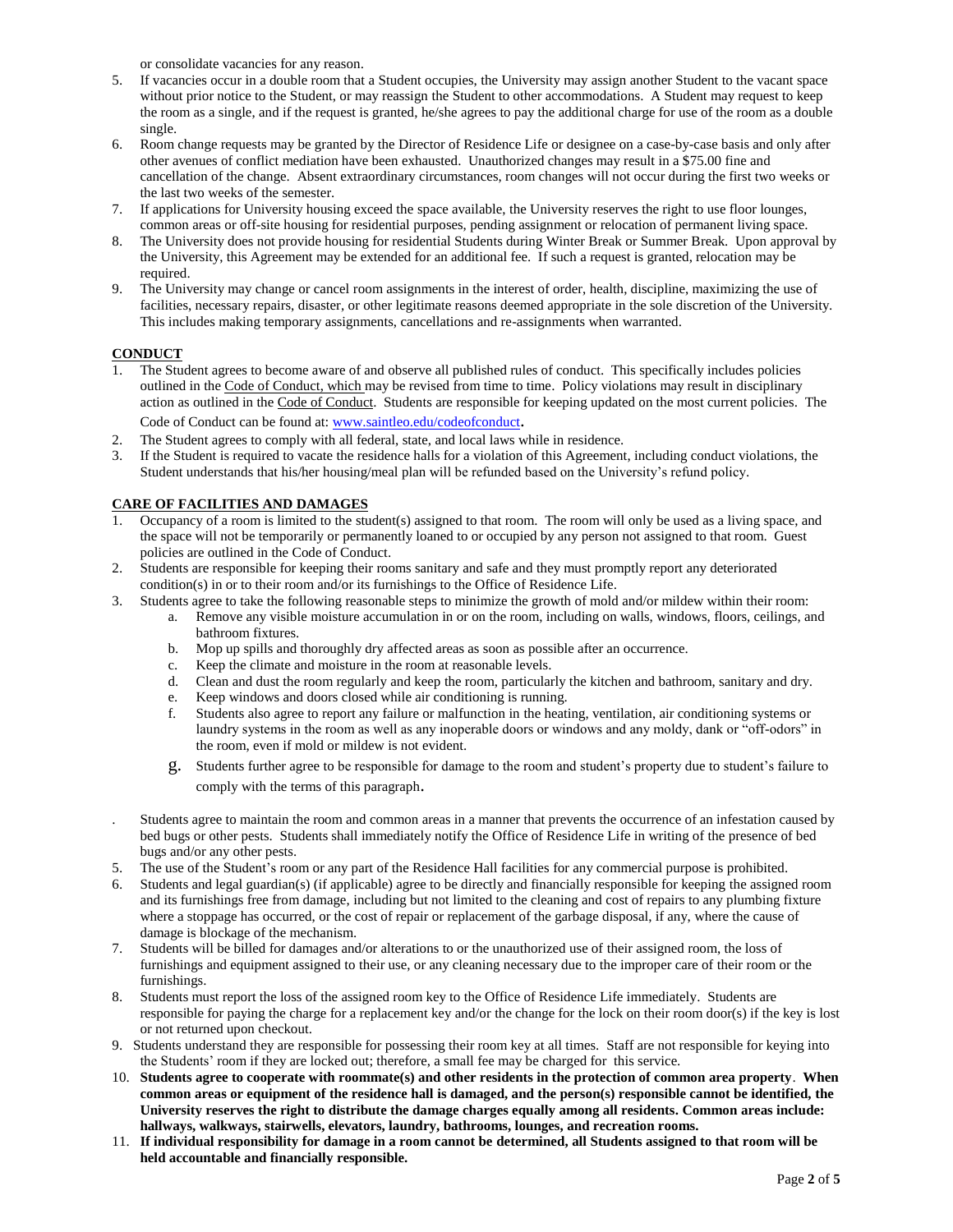- 12. The University has the right to inspect for damages prior to any checkout period.
- 13. The University is **NOT** responsible for any stolen or damaged personal property. Students are encouraged to purchase renter's insurance and/or to make sure their property is covered under their parent's homeowner's insurance. Students are responsible for making sure their rooms and suites are secured. *If personal property is stolen or damaged, Students must immediately report this to the Offices of Campus Security and Safety and Residence Life.*
- 14. Residence hall closures due to inclement weather are beyond the institution's control, therefore, the University will not refund housing charges and/or reimburse students for any personal items damaged as a result of inclement weather. Furthermore, students and/or their families will not be reimbursed for any related travel or lodging expenditures as a result of the evacuation from on-campus housing. Students are encouraged to review their personal property insurance or their parent/guardian's homeowners insurance for potential reimbursements for storm-related expenses.

# **LIABILITY**

- 1. Saint Leo University does not assume the responsibility for any theft, loss, failure or interruption of utilities, or damage to persons or personal property in University owned and/or operated residence halls.
- 2. Students specifically agree to be liable for damage or other loss incurred to the building, room, furniture and equipment that is not the result of ordinary wear and tear. By signing this Agreement, the Student understands and acknowledges that damage within the Students' rooms is the responsibility of the Students assigned to those rooms, and any damages that occur to public areas (e.g., restrooms, lounges, study rooms, etc.) that are not attributable or chargeable to a specific individual or group shall be equally shared by the residents of the living area where those damages occur. The Student agrees to pay any cost of repair or replacement to the University upon demand.
- 3. By signing this Agreement, Students understand and agree there may be other incremental fees assessed to their Saint Leo University Student account and they authorize Saint Leo University to use any credits from Financial Aid received through Title IV or other programs to cover the fees assessed by Saint Leo University.

### **ROOM ENTRY**

1. While the University will make reasonable efforts to respect the privacy of Students' rooms, the University reserves the right to enter a room for any reason, including, but not limited to, maintenance, verification of occupancy, improvements, cleaning, pest control, recovery of unauthorized University-owned or personal property, preservation of campus order, compliance with federal, state or local laws or University policy or procedures, fire and safety inspections as necessary for the health and general welfare of the community, and where life, limb or property may be jeopardized.

# **AGREEMENT PAYMENT AND FEES**

1. Failure to make the required payment does not relieve the Student from the obligations and duties under this Agreement. The University's option to enforce this Agreement by actions such as charging a Student's account, denying a transcript, prohibiting participation in commencement exercises, or registering for future classes does not terminate this Agreement or release the Student from any liability for payments owed or performance under this Agreement.

## **AGREEMENT CANCELLATION**

- 1. Student's compliance with this Agreement and University policies and procedures, as may be revised from time to time, is mandatory. The University may cancel a Student's assignment and require him/her to vacate the residence halls for the violation of this Agreement, University policies, or when otherwise deemed by the University to be in its best interest.
- 2. A Student agrees to conduct himself/herself in a manner that does not interfere with the use and quiet enjoyment of the premises by others. The University may elect to cancel the Student's housing assignment for any reason deemed to be in the University's best interest, such as, but not limited to, the violation of any of terms or conditions of this Agreement, any University policy, procedure, or housing regulation, or federal, state or local law. In situations when life, limb or property may reasonably be jeopardized, immediate notice of cancellation will occur. Examples of types of behavior that may be construed as potentially jeopardizing life, limb or property include, but are not limited to, the following actions by the Student: (1) use, possession, sale or purchase of illegal drugs; (2) use or possession of firearms, explosives, fireworks, or dangerous weapons; (3) use or storage of flammable liquids or other dangerous substances; (4) damage, destruction, or theft of residence hall property or personal property; (5) physical acts of violence or threats of violence/intimidation; (6) tampering with or misusing fire safety equipment or alarms; (7) tampering with or misusing elevators; (8) setting fires; or (9) arrests, pending criminal charge(s), and/or conviction(s) for any criminal offense of a serious nature as determined by the University in its sole discretion. All such decisions will be made by the Associate Vice President for Student Affairs or designee.
- 3. Failure to claim an assigned space by the first day of classes may result in reassignment or loss of residence hall space, but does not constitute cancellation of this Agreement.

# **AGREEMENT RELEASE**

#### 1. Occupancy

- a. University Campus Students may be released from this Agreement if they meet one of the following conditions: 1) Senior status, defined as completion of 90 semester hours, or three years of full-time enrollment;
	- 2) 23 years of age or older (Note: Saint Leo's residence halls are designed for traditional age Students. **All requests for housing made by a Student who is 28 years of age or older at the time of request or any graduate level students must be submitted to the Director of Residence Life**.);
	- 3) Married or living locally while pregnant or with minor children;<br>4) Military Veteran with two years of active service;
	- 4) Military Veteran with two years of active service;<br>5) Living at home with legal parent(s), legal guardian
	- Living at home with legal parent(s), legal guardian(s), or in family <u>owned</u> property within a reasonable geographical radius of the Saint Leo University Campus Location as determined by the Director of Residence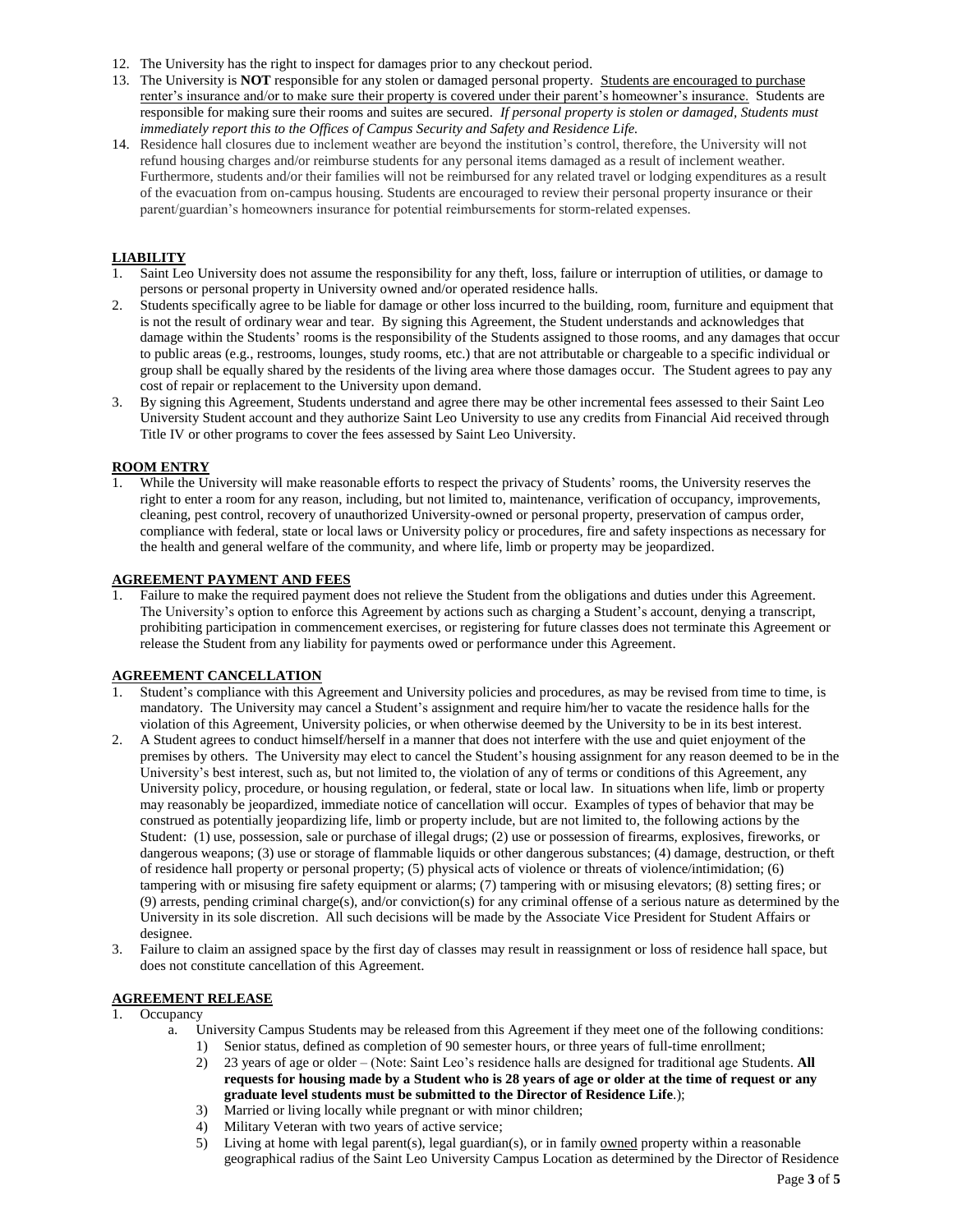life or designee;

- 6) Medical documentation substantiating the existence of a disability that cannot be reasonably accommodated in residential housing and/or meal plans (requires Office of Accessibility Services approval);
- 7) Internship or Student teaching responsibilities that require an extended absence from the Saint Leo campus.
- 8) Withdraw from the Saint Leo University
- b. Students found in violation of policy will automatically be billed for the cost of a standard double room and the unlimited meal plan.
- c. Students who are released from these Housing Agreement will be charged a pro-rated fee for housing based upon the date room key(s) are returned. Meal charges will be pro-rated based on the date of cancelation/meal plan change request.
- 2. A release is a written notice from the Office of Residence Life discharging Students from their remaining obligations to pay the applicable room and meal charges. Requests for exemption or release from this Agreement must be submitted to the Director of Residence Life or designee. Requests are considered on an individual basis and may be denied as this Agreement is binding.
- 3. The date of a Student's housing termination will be determined by the following criteria: the day the room key is returned and he/she checks out of the room with a member of the Residence Life staff; if the Student vacates the room without notice, the day that the Office of Residence Life learns and verifies that he/she has vacated the room; or, if he/she never occupies their assigned room, the day that the Office of Residence Life determines that the assigned space is vacant.
- 4. All information submitted in support of an exception to the Housing policy is subject to verification. No situation is automatically approved.

# **STORAGE OF PERSONAL GOODS**

- 1. Students are responsible for removing and appropriately discarding personal belongings from their assigned rooms. Personal property is deemed abandoned if not claimed immediately from the date of their room change, withdrawal from the residence halls, or from the termination/cancellation of this Agreement, whichever occurs first.
- 2. The University may dispose of all such abandoned personal property in any manner the University deems proper in its sole discretion, and the Student agrees that the University is hereby relieved of all liability.
- 3. The University does *not* provide storage space in residence halls during summer or other breaks. The University is not liable for any personal items left in the residence halls over such breaks.

# **MOVE OUT CONDITION**

1. When Students leave, whether at or prior to the closing of the residence halls for the designated academic year, their room, including the windows, bathrooms, kitchen appliances, and furniture in the common areas, must be clean and in good repair and condition. If the Student fails to clean the room or if any furniture or appliances have been damaged, then the Student will be liable for reasonable charges to complete such cleaning, repair, or replacement. If the Student leaves any property in the room after he/she leaves or after the closing of the residence halls for the designated academic year, that property is deemed to be abandoned by the Student and the Office of Residence Life can take such action as desired, including charging the Student for the costs incurred to keep that property, selling, or disposing of such property. Upon move out, the damages in common areas will be divided evenly among roommates unless a student takes responsibility in writing.

## **ENFORCEMENT OF THIS AGREEMENT**

- The failure of the University to exercise its option to enforce these terms for any reason is not a waiver of any option given the University under this Agreement, including the option to enforce this Agreement for a subsequent or continuing violation of the same or a different provision of this Agreement.
- 2. The Student's or the University's failure to perform any one obligation under this Agreement does not relieve the Student from the remaining obligations and duties under this Agreement.
- 3. If any litigation arises as a result of the execution of, enforcement of, or collection under this Agreement, the University is entitled to recover all costs of such litigation, including reasonable legal fees, whether at trial or upon appeal.

### **STATEMENT OF CRIMINAL RECORD**

1. Students are under a continuing duty to report any arrests, pending criminal charge(s) (excluding minor traffic citations), notice to appear citation(s), or criminal conviction(s), even if the adjudication or sentence has been withheld. This reporting obligation includes specifying the charge(s), when and where it occurred, and the case number (if any). This information must be provided as a separate attachment to this Agreement, or in the event of an arrest, pending criminal charge(s) (excluding minor traffic citations), notice to appear citation(s), or conviction(s) occurring after submission of this Agreement, notice shall be provided in writing to the Director of Residence Life within ten (10) business days following the reportable event.